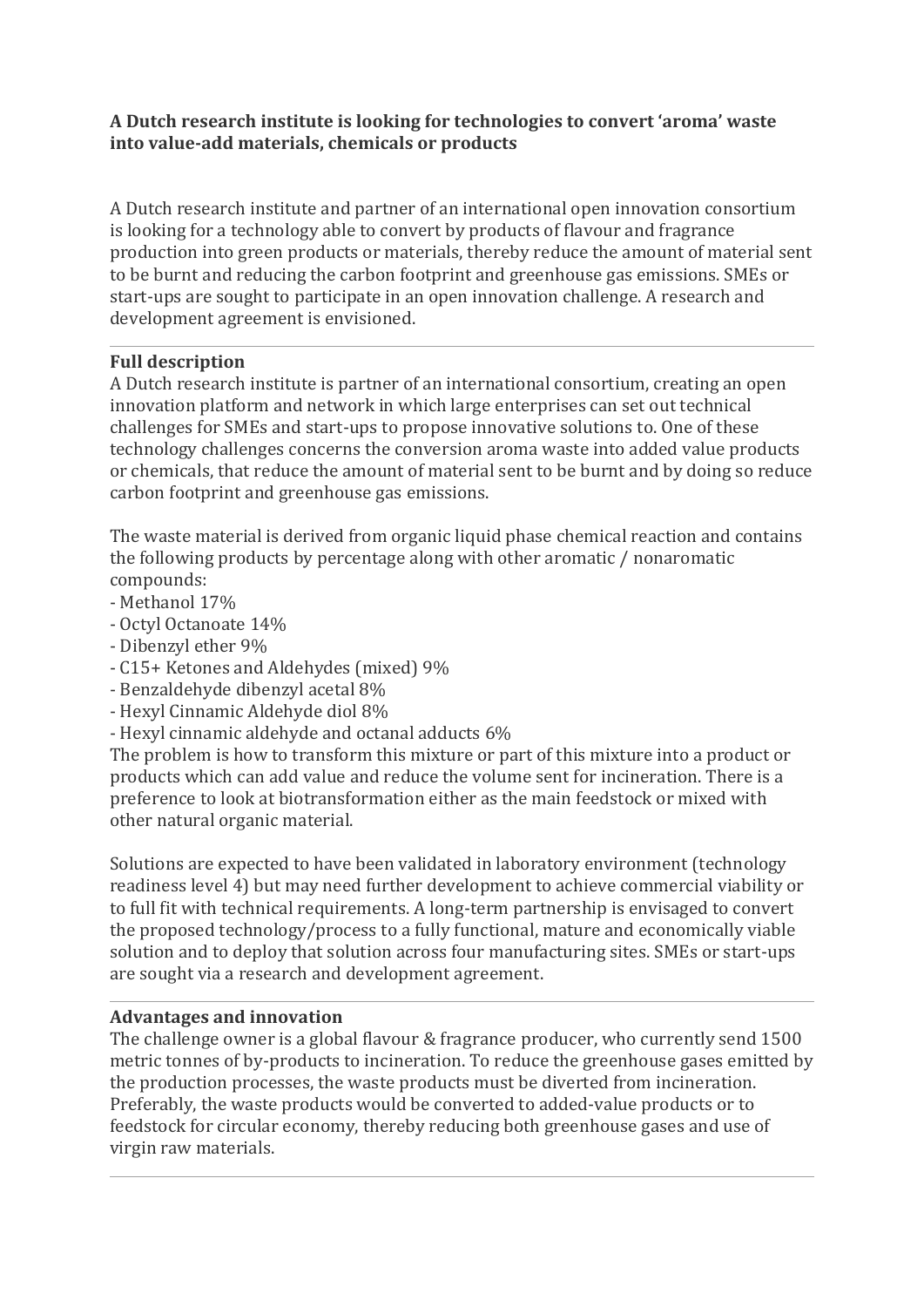#### **Technical Specification or Expertise Sought**

Expertise is sought in green chemistry or bio-based chemistry to convert the aroma waste to value-add materials. Alternatively, solutions that reduce the toxicity and convert the waste into something easier to dispose of and reduce costs are also appropriate.

The waste product currently exists in liquid form but can be separated with components treated separately. Successful solutions will:

- Either reduce volume of waste or cost of waste removal by >50%
- Be able to process 1500 metric tonne annually
- Break even in 10 years after investment (current disposal costs >150 k GBP per year)
- Be implemented either on-site (space dependant) or at an offsite location

Proposed solutions will be assessed on:

- Production of products with potential revenue >100 k GBP
- Production of 1-2 product streams
- Solution with least amount of space required at the production facility

Conversion into methane for burning is not an acceptable solution, either in part or as sole approach.

This technology request is part of an innovation challenge and is published on an open innovation platform from 7 March and will close on 19 April. If an organization does express interest, it will be guided through this open innovation platform, where it can engage with the challenge owner and propose a solution. Mind that posts on this platform are not confidential.

Shortlisted proposers will have an opportunity to pitch their proposal directly to the challenge owner, who will then select the SME with whom it would like to cooperate in the development of the solution. Once the challenge is closed, the profile will be closed and EOIs will be replied to.

Stage of development

Lab tested

Sustainable Development Goals Goal 17: Partnerships to achieve the Goal Goal 12: Responsible Consumption and Production Goal 9: Industry, Innovation and Infrastructure Goal 13: Climate Action

IPR status No IPR applied

# Partner sought

Expected role of the partner

The partner is expected to propose a solution to the challenge, including a plan for technical and/or commercial development. The winning partner will be invited to develop their solution together with the challenge owner (and – if required – with the support of a technology centre or centres of their choice). The collaborative project is